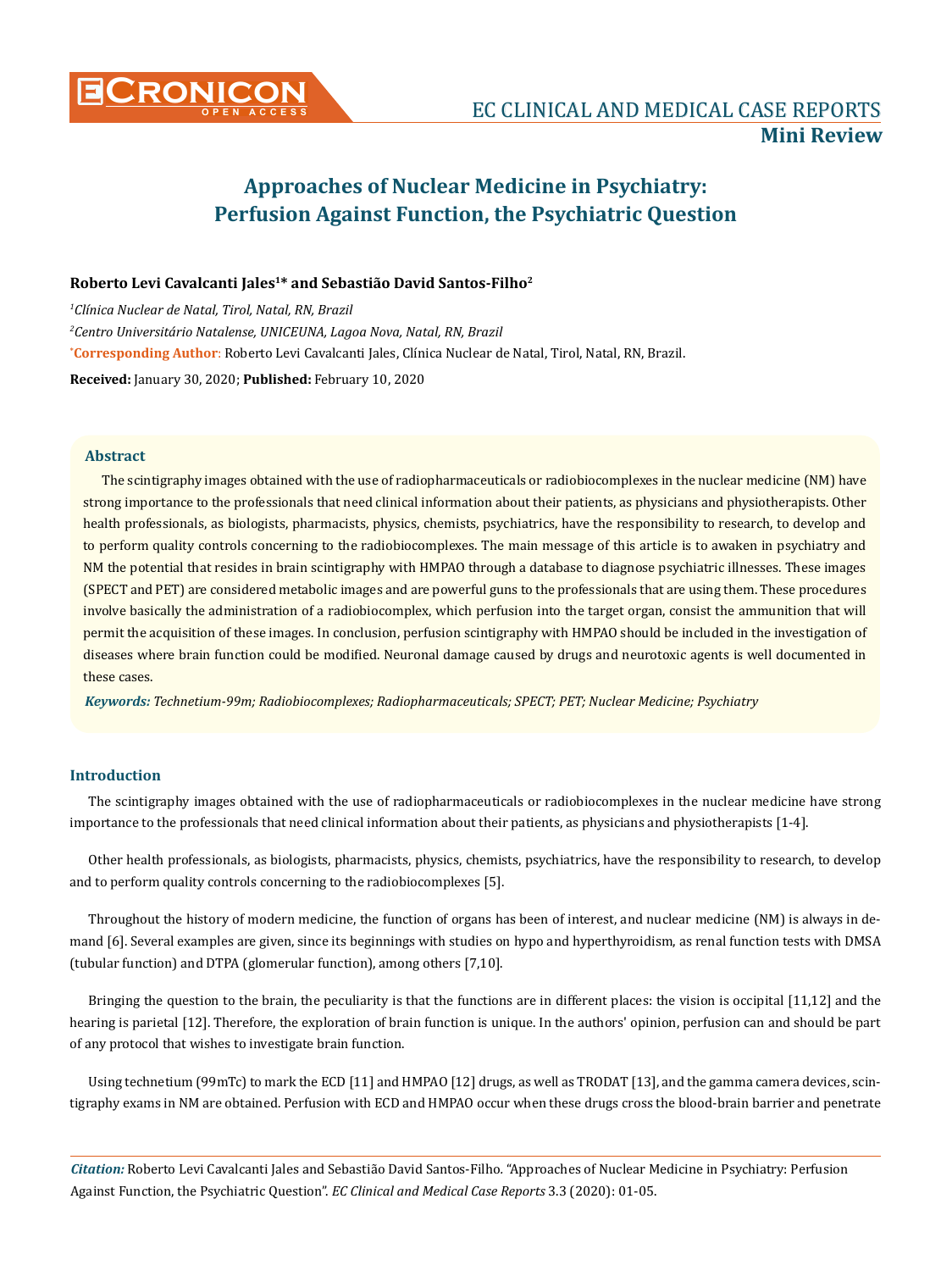neurons, thus translating the total and segmental blood flow [11,12]. Perfusion with TRODAT aims to investigate the function of the nuclei of the base regarding the use of dopamine, through the analogue of DAT (active dopamine transporter in the striated nucleus). When the hypofixation of TRODAT is related to Parkinsonism presents 100% of sensitivity and 89% of specificity [14].

The main message of this article is to awaken in psychiatry and MN the potential that resides in brain scintigraphy with HMPAO through a database to diagnose psychiatric illnesses.

#### **Use of HMPAO and artificial intelligence in psychiatry**

It is well known that psychiatric signs and symptoms are similar to different types of mental disorders, and for that reason, a patient can receive different diagnoses of consulted by different examiners [15]. Both bipolar and schizophrenia can cause hallucinations, delusions and disorganized thoughts etc. [16]. Typical pictures are easy to diagnose. Bipolar, for example, defined as the disease where one cries in the morning and dances at night, has rapid cycling. Unfortunately in daily practice this is not frequent and mood fluctuations sometimes take months or years, and the diagnosis of bipolar is difficult, entering the gap with the NM and the database.

#### **Database with HMPAO**

The next decade of humanity is predicted to be of artificial intelligence, which is based on data organized in a computer, allowing, for example, the reading of a mammogram with micro calcifications to be done before the human eye. In the United States of America (USA), for example, the American psychiatrist Daniel Amen, author of numerous publications [17-20], has organized more than 120 thousand cases of cerebral perfusion with HMPAO. Anywhere in the world that has access to the database and uses HMPAO, you can reach the diagnosis of psychosis, Alzheimer's disease, autism, etc.

#### **The authors' experience with HMPAO in psychiatry**

Based on the article of Ismael Mena [21], using HMPAO as a tracer, clinical cases where there was consensus among psychiatrists, according to the images (Figures 1 and 2), for the diagnosis of bipolar and Alzheimer's. In divergent cases from the clinic, it has always been emphasized that the clinic is sovereign, but that the opinion given by the NM should be observed. The complementation of the cerebral perfusion scintigraphy must be done with CT, EEG, or even with another examination of the NM (PETSCAN).



*Figure 1: SPECT obtained with HMPAO of Alzheimer's patient. The areas in blue are altered by Alzheimer's disease showing hypo capitation originated by cerebral perfusion of radiopharmaceutical HMPAO.* 

*Citation:* Roberto Levi Cavalcanti Jales and Sebastião David Santos-Filho*.* "Approaches of Nuclear Medicine in Psychiatry: Perfusion Against Function, the Psychiatric Question". *EC Clinical and Medical Case Reports* 3.3 (2020): 01-05.

02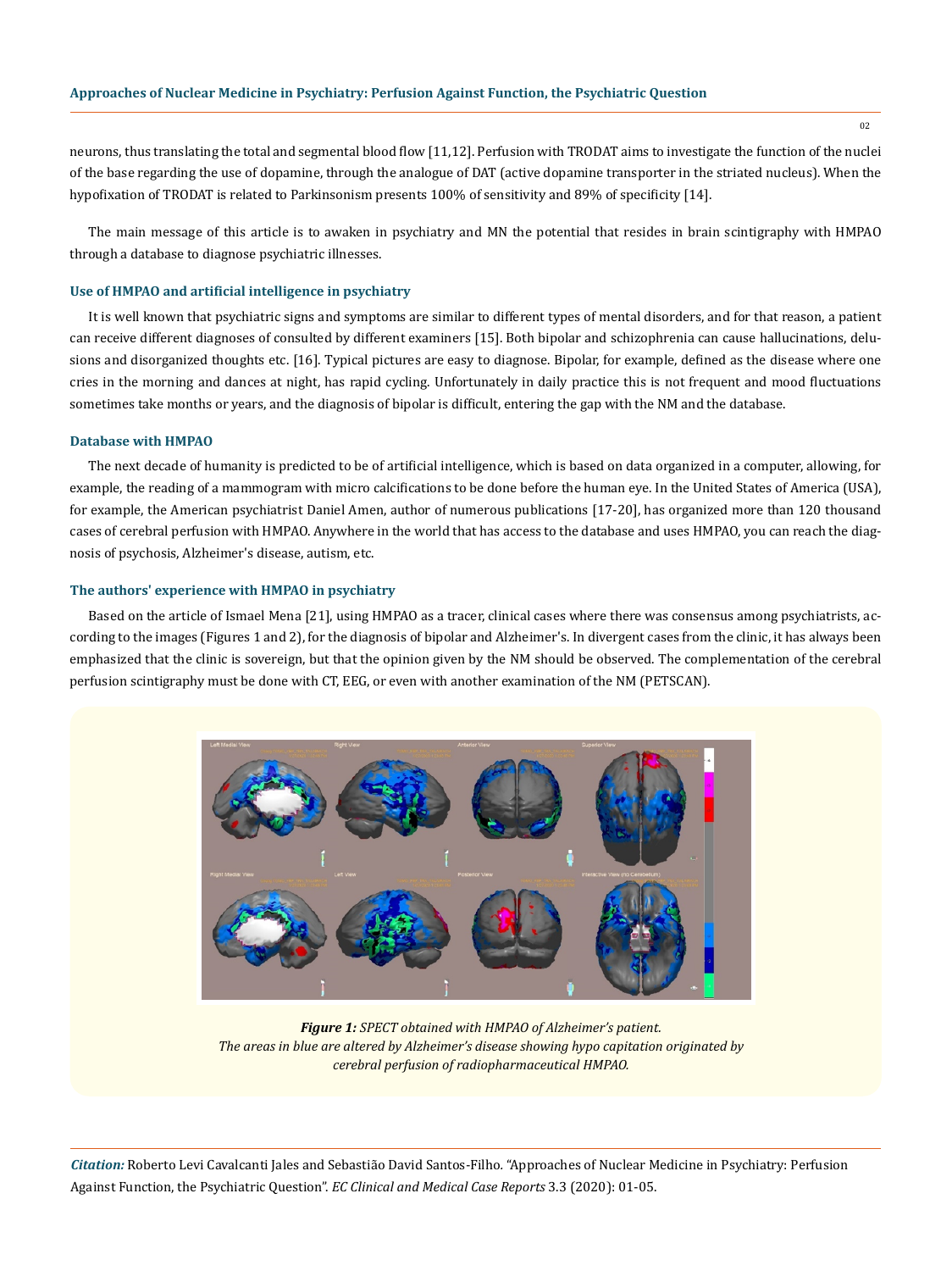

*Figure 2: SPECT obtained with HMPAO of Bipolar patient. The areas in red are altered by bipolar disease showing hyper capitation originated by cerebral perfusion of radiopharmaceutical HMPAO.* 

These nuclear images are obtained with gamma camara and single photon emission computed tomography (SPECT), and also should be done with positron tomography emission (PET) [22]. A relevant feature that must be understood is these images depend on the physiology rather than the anatomy. Thus, these images (SPECT and PET) are considered metabolic images and are powerful guns to the professionals that are using them [23,24]. These procedures involve basically the administration of a radiobiocomplex, which perfusion into the target organ, consist the ammunition that will permit the acquisition of these images [1]. Some of these radiobiocomplexes used in psychiatric are showed in table 1.

| Radiobiocomplex                  | Available structure           |
|----------------------------------|-------------------------------|
| Oxime (HMPAO)                    | Cerebral perfusion            |
| Etil cysteine dimer (ECD)        | Cerebral perfusion            |
| 18F-Fluordesoxiglicose (18F-FDG) | Cerebral studies              |
| 99mTc-TRODAT                     | Dopamine transport diagnostic |

| Table 1: Radiobiocomplexes used in Psychiatry studies. |
|--------------------------------------------------------|
|--------------------------------------------------------|

The cerebral perfusion performed by NM can translate information about brain physiology and function, as it is a simple, safe and low cost method. When incorporated into a database, it allows the diagnosis of various psychiatric disorders, identifying which topographies are hypo or hyper-perfused. It is also an excellent tool for stratification and prognostics, as it demonstrates by image a brain area functioning more or less, and thus, drug dosages can be adjusted depending on the perfusion.

The absence of cerebral perfusion closes the diagnosis of brain death.

#### **Conclusion**

In the authors' opinion, perfusion scintigraphy with HMPAO should be included in the investigation of diseases (bipolar, autism, Alzheimer etc.) where brain function could be modified. Neuronal damage caused by drugs and neurotoxic agents is well documented in

*Citation:* Roberto Levi Cavalcanti Jales and Sebastião David Santos-Filho*.* "Approaches of Nuclear Medicine in Psychiatry: Perfusion Against Function, the Psychiatric Question". *EC Clinical and Medical Case Reports* 3.3 (2020): 01-05.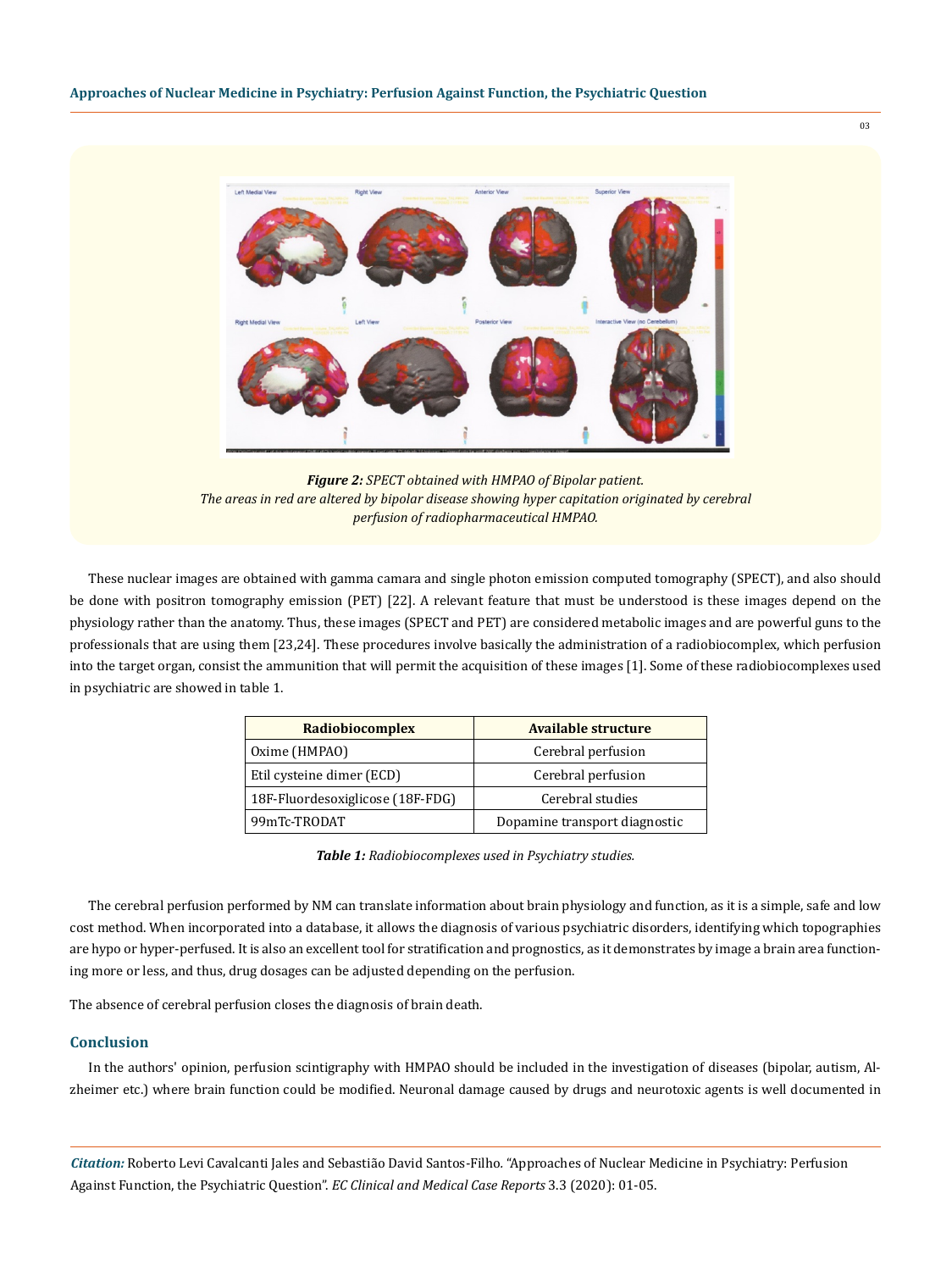these cases. A group of diseases of the nuclei of the base, including Parkinsonism, can be diagnosed by TRODAT, well before the classic signs and symptoms.

## **Acknowledgments**

The authors confirm that no conflict of interest there is about this work. The authors thank the support offered by Clínica Nuclear de Natal and UNICEUNA to this work.

# **Bibliography**

- 1. Saha G. "Fundamentals of Nuclear Pharmacy". New York Springer Verlag (2018).
- 2. Perkins A and Frier M. "Nuclear Medicine in Pharmaceutical Research". London: Taylor and Taylor Ltd (1999).
- 3. Bernardo-Filho M., *et al*[. "Drug interaction with radiopharmaceuticals: a review".](http://www.scielo.br/scielo.php?script=sci_arttext&pid=S1516-89132005000700003) *Brazilian Archives of Biology and Technology* 48 [\(2005\): 13-27.](http://www.scielo.br/scielo.php?script=sci_arttext&pid=S1516-89132005000700003)
- 4. Missaidilis S. "The Cancer Clock". West Sussex, Hohn Wiley and Sons (2007).
- 5. Rubio-Valera M., *et al*[. "New roles for pharmacists in community mental health care: a narrative review".](https://www.ncbi.nlm.nih.gov/pubmed/25337943) *International Journal of Envi[ronmental Research and Public Health](https://www.ncbi.nlm.nih.gov/pubmed/25337943)* 11 (2014): 10967-10990.
- 6. Bernardo-Filho M., *et al*[. "Nuclear medicine procedures for the evaluation of male sexual organs: a brief review".](http://www.scielo.br/scielo.php?script=sci_arttext&pid=S1516-89132008000700004) *Brazilian Archives of [Biology and Technology](http://www.scielo.br/scielo.php?script=sci_arttext&pid=S1516-89132008000700004)* 51 (2008): 13-21.
- 7. Ell PJ. "Nuclear Medicine". *Postgraduate Medical Journal* 68 (1992): 82-105.
- 8. Amin R., *et al*. "Diagnostic tools for sensitive estimation of renan function and early detection of Lupus Nephritis". *The Journal of Middle East and North Africa Sciences* 2 (2016): 34-47.
- 9. O'Regan K., *et al*[. "A sensoriomotor account of vision and visual consciousness".](https://www.ncbi.nlm.nih.gov/pubmed/12239892) *Behavioral and Brain Sciences* 24 (2001): 939-1031.
- 10. Jawabri KH and Sharma S. "Physiology, Cerebral Cortex Functions". Treasure Island: StatPearls Publishing. (2019).
- 11. Marroni BJ., *et al*[. "Diagnostic use of neuro-spect quantified with 99mTc-ECD: A model based on normal data".](https://www.ncbi.nlm.nih.gov/pmc/articles/PMC5619504/) *Dementia e Neuropsychologia* [7 \(2013\): 416-423.](https://www.ncbi.nlm.nih.gov/pmc/articles/PMC5619504/)
- 12. Bruni C., *et al*[. "Usefulness of hybrid SPECT/CT for the 99mTc-HMPAO-labeled leukocyte scintigraphy in a case of cranial osteomyeli](http://www.scielo.br/scielo.php?script=sci_arttext&pid=S1413-86702008000600027)tis". *[The Brazilian Journal of Infectious Diseases](http://www.scielo.br/scielo.php?script=sci_arttext&pid=S1413-86702008000600027)* 12 (2008): 558-560.
- 13. Mozley PD., *et al*[. "Binding of \[99mTc\]TRODAT-1 to dopamine transporters in patients with Parkinson's disease and in healthy volun](https://www.ncbi.nlm.nih.gov/pubmed/10768556)teers". *[The Journal of Nuclear Medicine](https://www.ncbi.nlm.nih.gov/pubmed/10768556)* 41 (2000): 584-589.
- 14. Bor-Seng-Shu E., *et al*[. "Dopamine Transporter Imaging Using 99mTc-TRODAT-1 SPECT in Parkinson's Disease".](https://www.ncbi.nlm.nih.gov/pubmed/25109468) *Medical Science Monitor* [20 \(2014\): 1413-1418.](https://www.ncbi.nlm.nih.gov/pubmed/25109468)
- 15. Malla A., *et al*[. "'Mental illness is like any other medical illness': a critical examination of the statement and its impact on patient care](https://www.ncbi.nlm.nih.gov/pmc/articles/PMC4409431/) and society". *[Journal of Psychiatry and Neuroscience](https://www.ncbi.nlm.nih.gov/pmc/articles/PMC4409431/)* 40 (2015): 147-150.
- 16. [Lake CR. "Disorders of thought are severe mood disorders: the selective attention defect in mania challenges the Kraepelinian Di](https://www.ncbi.nlm.nih.gov/pmc/articles/PMC2632389/)[chotomy - A review" \(2007\).](https://www.ncbi.nlm.nih.gov/pmc/articles/PMC2632389/)

*Citation:* Roberto Levi Cavalcanti Jales and Sebastião David Santos-Filho*.* "Approaches of Nuclear Medicine in Psychiatry: Perfusion Against Function, the Psychiatric Question". *EC Clinical and Medical Case Reports* 3.3 (2020): 01-05.

04